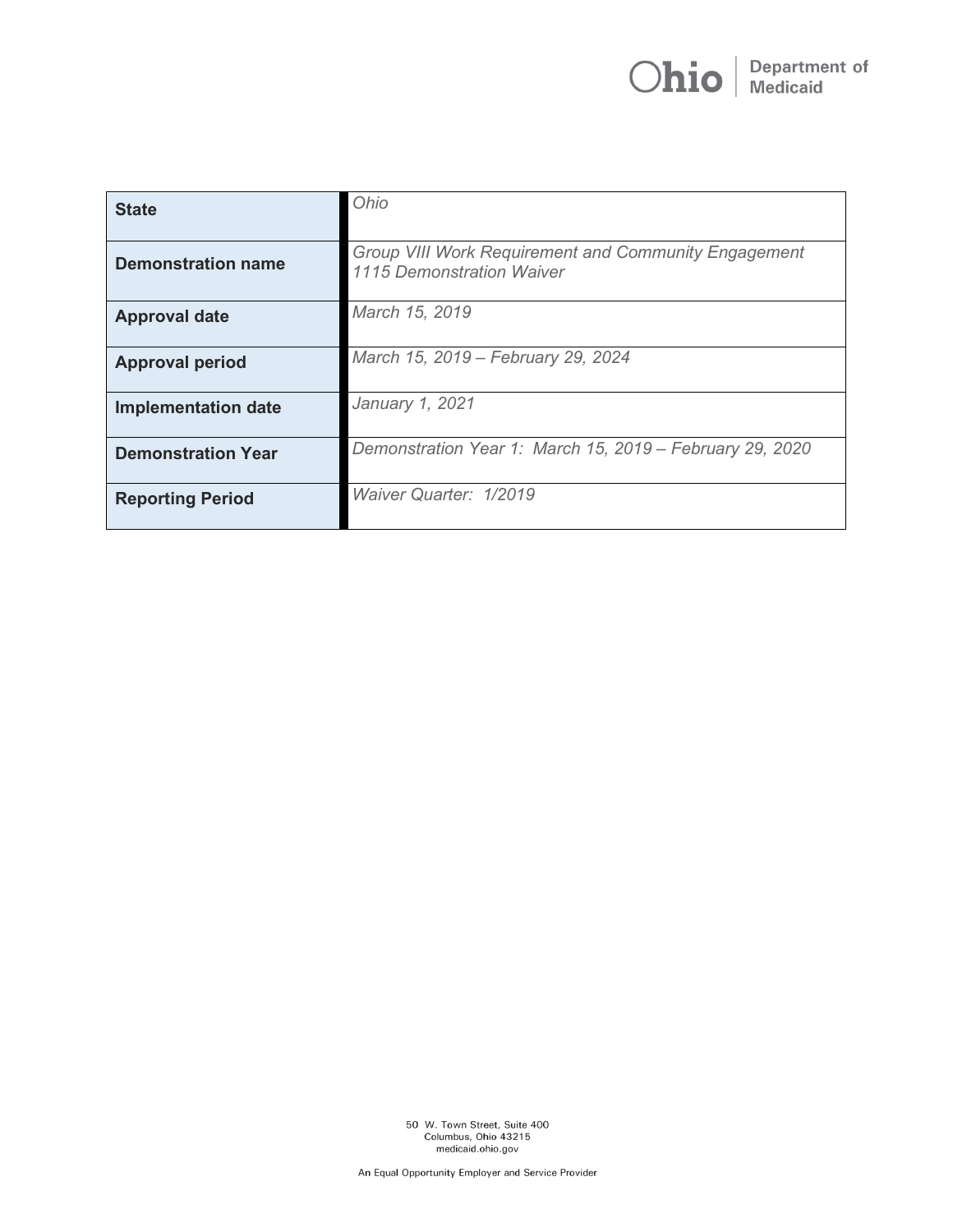## **Department of**<br>Medicaid Ohio

# **Table of Contents**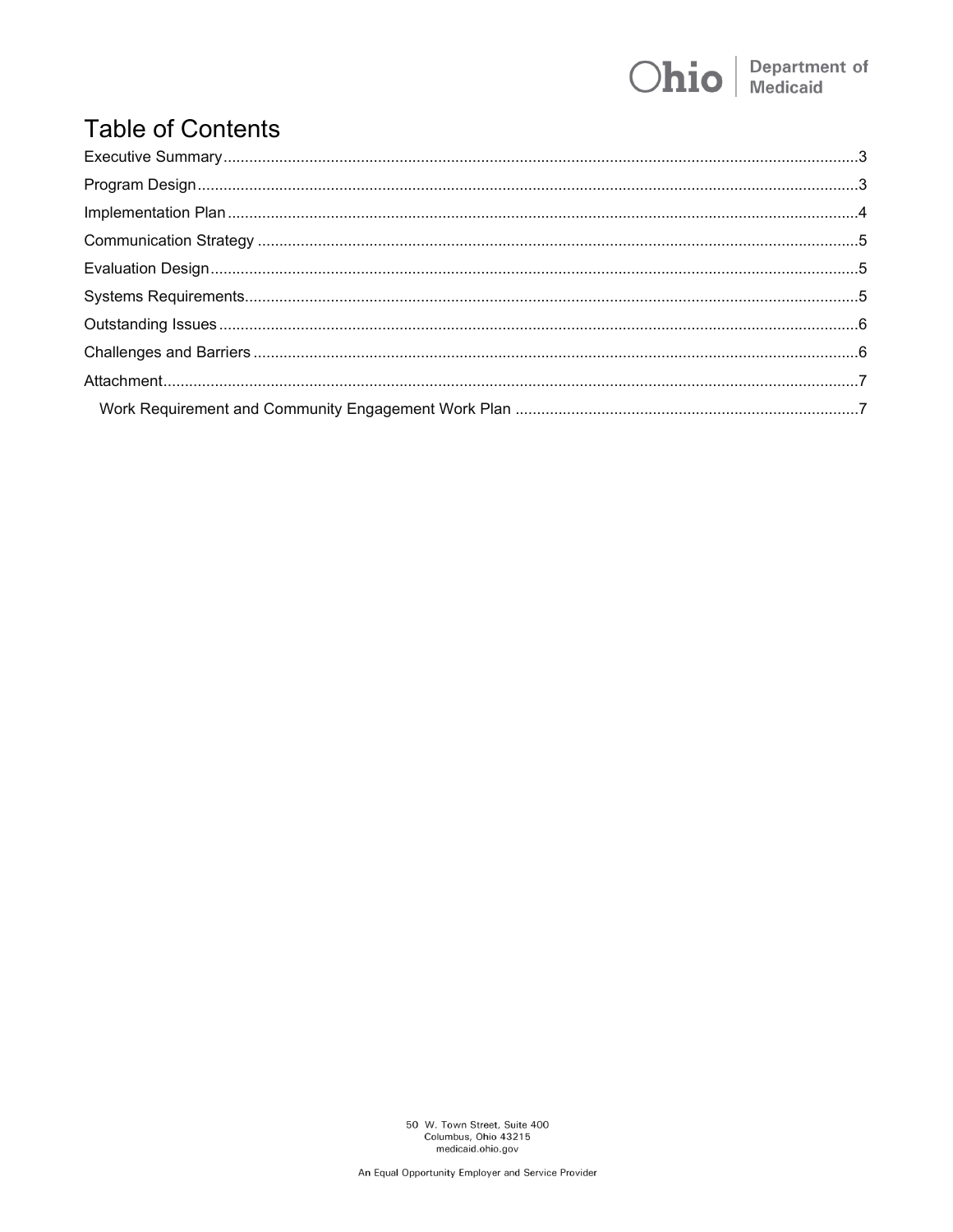### <span id="page-2-0"></span>Executive Summary

Since approval of Ohio's *Group VIII Work Requirement and Community Engagement Demonstration* on March 15, 2019, the Ohio Department of Medicaid (ODM) has developed a comprehensive strategy to prepare for golive on January 1, 2021. A work plan has been developed to provide a roadmap for program development and implementation (see Attachment).

For this reporting period, the activities broadly range from developing program design specifications and identifying necessary system updates to drafting the requisite documents described in the Special Terms and Conditions (STCs), including the Implementation Plan and Evaluation Design documents, and complementary resources such as a Communications Strategy. ODM has engaged sister agencies, stakeholders, and Medicaid staff in another state with a similar demonstration to support this work.

This Quarterly Monitoring Report documents the activities to date, operational decisions, outstanding issues, and potential challenges and barriers. Considering implementation does not occur until January 1, 2021, this and other Quarterly Monitoring Reports submitted prior to Program go-live will provide a general operational status update, rather than documenting all components described in STC 35 (e.g., performance metrics) and outlined in CMS Monitoring Report guidance that are not yet relevant. ODM remains committed to transparency and oversight and will continue to work with CMS to summarize appropriate and relevant information in this and future monitoring reports.

## <span id="page-2-1"></span>Program Design

ODM has identified the different roles and responsibilities for Ohio County Department of Job and Family Services (CDJFS) caseworkers and Managed Care Plans (MCPs) in the work and community engagement requirement (Requirement) program design. CDJFS caseworkers will play a key role in program operations, including conducting the beneficiary appraisal and serving as the main point of contact with the Group VIII beneficiary during the appraisal process. The MCPs will focus on providing information regarding program requirements, answering questions, and connecting members to CDJFS offices and available support as necessary.

The following information provides a high-level overview of the current system and process designs.

- ODM will leverage existing systems to identify Group VIII beneficiaries who must meet the Requirement to maintain Medicaid eligibility.
- The Ohio Benefits eligibility system will evaluate all Group VIII beneficiaries by conducting an automatic review of available data to determine their status as it relates to the Requirement and will pre-populate a Notice of Action (NOA) with one of the following categories: 1) mandatory; 2) exempt; or 3) meets good cause exception, and the exception end date, as appropriate.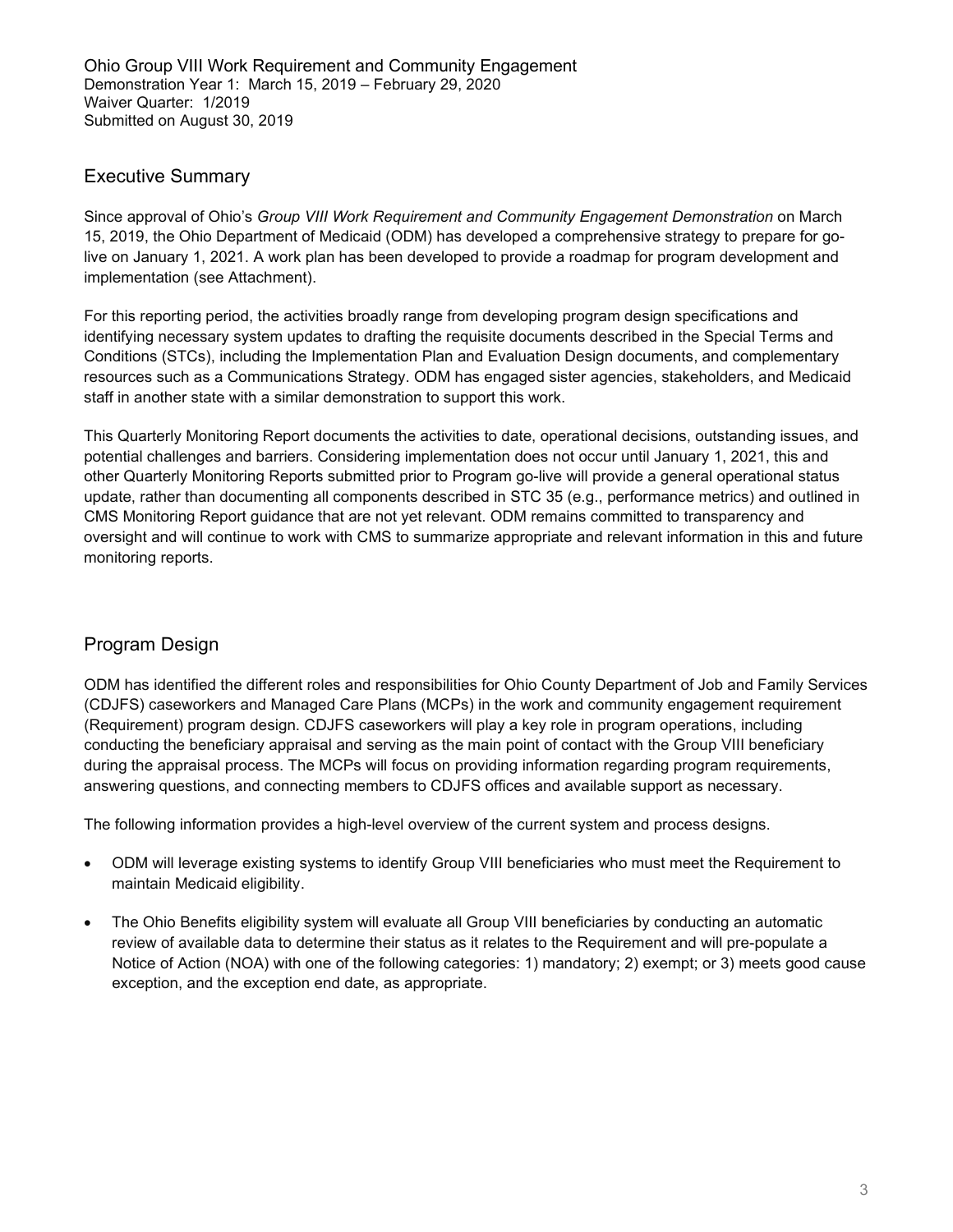- Group VIII beneficiaries who must meet the Requirement to maintain Medicaid eligibility will be mailed a selfappraisal form no later than two days following the date of Medicaid approval. Beneficiaries will complete the self-appraisal form noting the following information: 1) whether supports are needed to meet the Requirement; 2) whether there are barriers to completing Requirement activities; 3) whether they meet an exemption; 4) whether they meet a good cause exception; or 5) whether they are participating in activities that meet the Requirement. The completed form will be sent to the local CDJFS office. If the beneficiary timely submits a signed self-appraisal form and identifies an exemption or a good cause exception, an updated NOA is sent noting either compliance with the Requirement, exemption from the Requirement, or notice of good cause exception.
- If the beneficiary does not return a signed self-appraisal form within the required timeframe (within 10 days of the mailing date of the second notice) or does return the signed self-appraisal form and does not identify an exemption or good cause exception, the CDJFS caseworker will attempt to contact the beneficiary to schedule an appraisal interview. If contact is made, the CDJFS caseworker will discuss the Requirement and determine whether the beneficiary meets the Requirement, qualifies for an exemption or good cause exception, or whether additional work and community engagement activities are needed to satisfy the Requirement. As appropriate, a NOA will be sent to the beneficiary noting the outcome.
- The state will modify the current standard renewal process to determine ongoing compliance with the Requirement by including information regarding the beneficiary's compliance status.
- If the beneficiary is not compliant with the Requirement or voluntarily chooses to disenroll from Medicaid, the CDJFS caseworker will make a series of outbound calls to the beneficiary prior to proposing termination of the individual's eligibility. These outbound calls will continue until the CDJFS caseworker makes contact with the beneficiary and will be used to reinforce the importance of compliance with the Requirement, as well as to collect additional information regarding potential exemptions and/or good cause exceptions the beneficiary may meet.
- ODM will include language in the NOA and renewal package that clearly describes the risk and implications of benefit termination.

Process flows have been developed to note the progression of how beneficiaries move throughout the process. The process flows will be updated, and new process flows will be developed, as the design features are finetuned.

### <span id="page-3-0"></span>Implementation Plan

STC 33 requires submission of an Implementation Plan to CMS within 90 calendar days of demonstration approval (by June 13, 2019). As noted throughout this document, there are several activities underway to ensure a successful implementation that also are required to be described in the Implementation Plan (e.g., communication strategies). Shortly after Demonstration approval, ODM determined that more time was needed to draft a meaningful Implementation Plan that describes in adequate detail the broad range of CMS-required metrics, such as application assistance, reporting processing, and appeals. For this reason, ODM requested an extension for submission of the Implementation Plan. Per CMS's approval, ODM will submit the Implementation Plan to CMS on or before October 11, 2019. ODM plans to solicit feedback from key partners, including the Ohio Department of Job and Family Services (ODJFS), prior to submitting the Implementation Plan.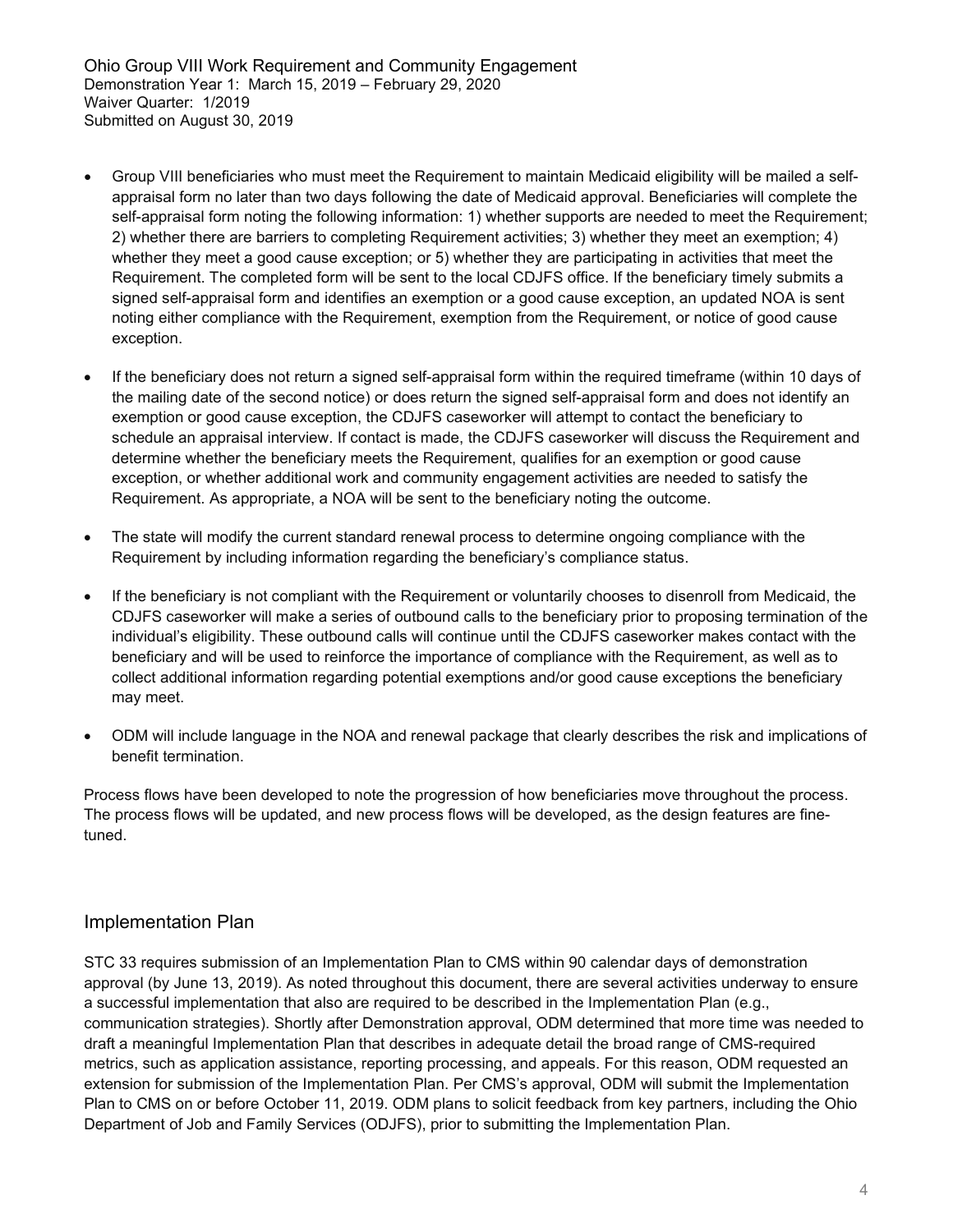## <span id="page-4-0"></span>Communication Strategy

ODM is committed to a meaningful communication strategy that will engage and timely educate key stakeholders regarding the Requirement and implementation activities. A comprehensive communication plan is under development that will identify key stakeholders, both internal and external, and provide a roadmap for the appropriate messaging, timing of messaging, and mode of delivery for each stakeholder. As part of the communication plan, ODM intends to use various modes of online, print, and social media platforms to provide updates regarding the status of program implementation. ODM expects to complete the communication plan by September 13, 2019, a summary of which will be included in the Implementation Plan.

ODM staff meet monthly with ODJFS staff regarding Requirement design and implementation issues. Additional opportunities to gain feedback from stakeholders and to educate stakeholders are being developed.

## <span id="page-4-1"></span>Evaluation Design

STC 44 requires submission of a draft Evaluation Design to CMS for review within 180 calendar days of Waiver approval. ODM expects to submit the draft Evaluation Design to CMS by the scheduled due date of September 9, 2019. Since Demonstration approval in March, ODM has engaged with its academic partner, Government Resource Center (GRC), to develop an Evaluation Design draft that meets high academic rigor standards. Specifically, the agency's academic partner has supported development of research questions that will appropriately test the hypotheses defined in the Demonstration, as well as approaches and data sources to accurately measure those research questions. ODM's academic partner will function as the independent evaluator, which will support alignment and consistency between the Demonstration information being tested, the manner in which the information is tested, and the measurement methods for outcomes and impacts on Group VIII beneficiaries. ODM also has leveraged CMS guidance regarding the *Work and Community Engagement Evaluation Design* in its drafting to capture CMS's information and formatting expectations.

### <span id="page-4-2"></span>Systems Requirements

Systems requirements broadly describe the updates needed in the state's information technology (IT) systems to support Requirement implementation. The goal of systems requirements work is to have all IT systems and system outputs (e.g., beneficiary compliance determinations, NOAs, etc.) developed and thoroughly tested by October 2020. ODM plans to complete end-to-end testing, regression testing, user acceptance testing, and quality assurance testing as part of the testing process. The October 2020 timeframe also allows for adequate training time for all entities that will use the systems.

ODM began this work in May 2019, through a series of requirements sessions, to determine process flows and necessary system updates related to functional enhancements, interfaces, and reporting. System requirements sessions involve interdepartmental staff and other resources to ensure that best practices are used for system updates. Feedback from all stakeholders who work with the Medicaid population have been and will continue to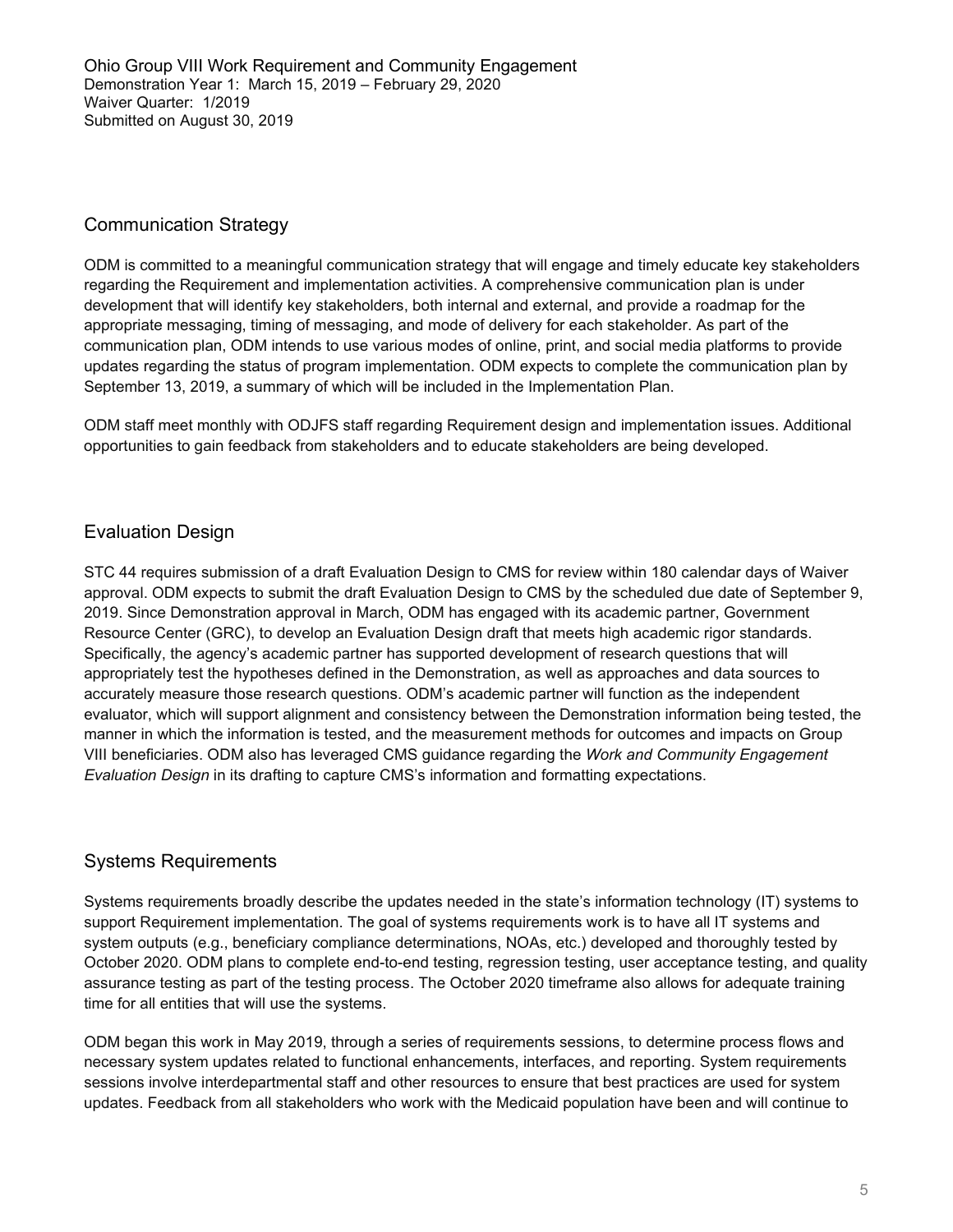be reviewed and taken into consideration to ensure that systems are relevant and usable in practice. System requirements validation will be completed by the end of August 2019.

System design sessions will begin October 2019 and will support design documents that will be used as a baseline for system development. Design sessions will include the cross-functional and cross-agency resources that participated in the system requirements sessions. In addition to designing the systems to support the Requirement, the sessions will develop complementary outputs such as NOAs, forms, and reports. The design sessions will continue through mid-January 2020.

## <span id="page-5-0"></span>Outstanding Issues

ODM has started program design for implementation, but there are a few design features that have yet to be determined and developed. The following is a list of some of these design features, the development status of which will be reported in future Monitoring Reports<sup>[1](#page-5-2)</sup>:

- Monitoring Protocol and monitoring metrics
- Policies and procedures
- Outreach and education materials
- Training materials
- Self-appraisal form
- Member notices
- Updated renewal form
- Revised application to incorporate community engagement post-eligibility requirements

### <span id="page-5-1"></span>Challenges and Barriers

Successful implementation will require that ODM address potential barriers and challenges for non-exempt Group VIII members to meeting the Requirement, including: 1) availability of sufficient and reliable transportation to and from Requirement activities; 2) adequate communication to members and providers about program design, requirements, and supports; and 3) access to sufficient work and community engagement opportunities. ODM will prioritize mitigating these potential barriers for members in program design and development. ODM will monitor these and other potential barriers on an ongoing basis to proactively develop strategies for timely resolutions.

ODM also notes other potential barriers such as additional service costs needed to help Group VIII beneficiaries meet the Requirement, but which may not be eligible for federal financial participation (FFP). As noted in comments received during the public comment period, several commenters raised concerns about additional work for already stretched CDJFS caseworkers. Based on conversations with ODJFS, these concerns remain. ODM will closely monitor these and other potential barriers.

<span id="page-5-2"></span><sup>1</sup> Note to reader: this is not intended to be an exhaustive list; rather, the list captures features more critical to implementation.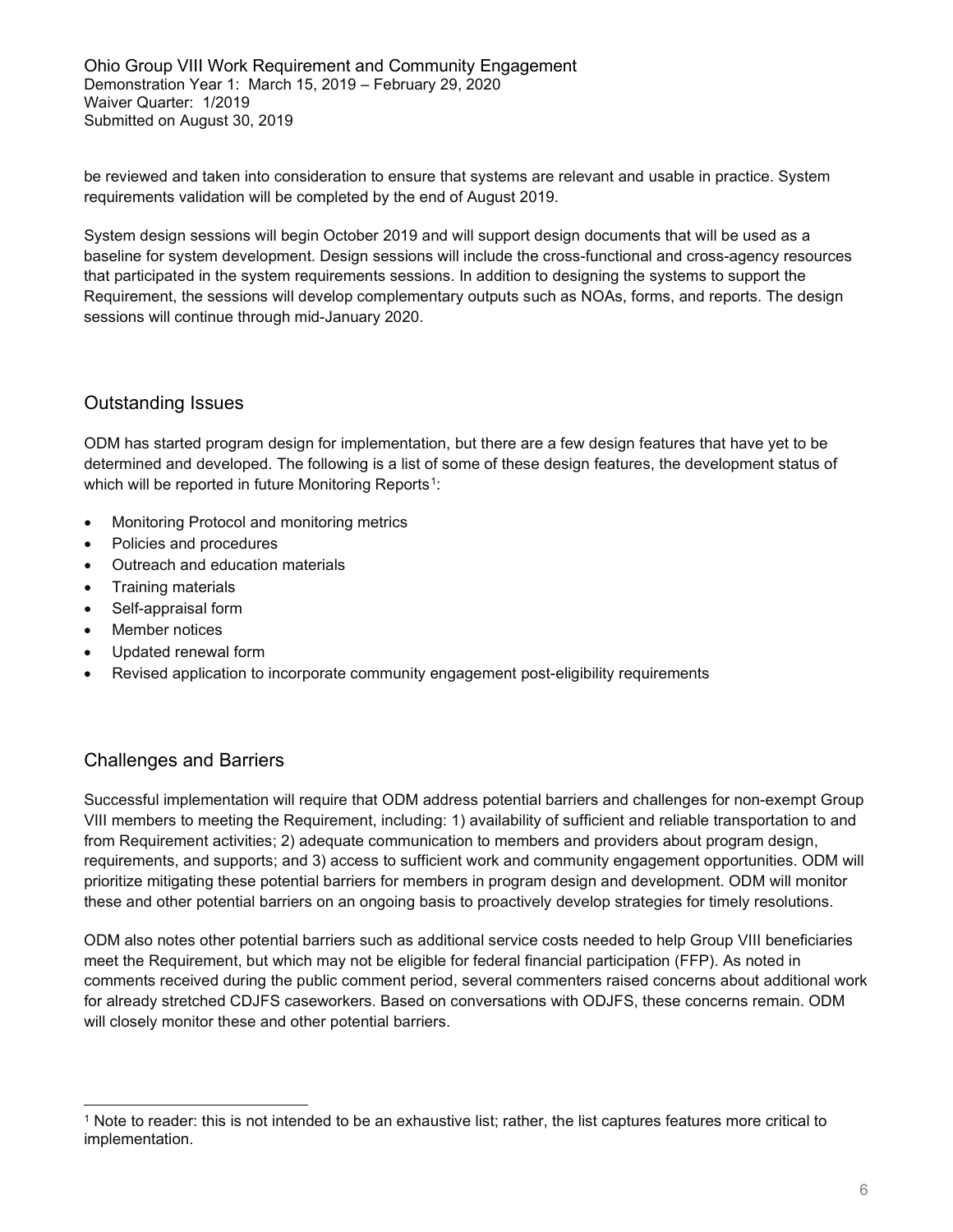## <span id="page-6-0"></span>Attachment

<span id="page-6-1"></span>Work Requirement and Community Engagement Work Plan

| Task*                                                                        | <b>Completion Status</b> | <b>Start Date</b> | <b>End Date</b>    |
|------------------------------------------------------------------------------|--------------------------|-------------------|--------------------|
| <b>Project Management</b>                                                    | In process               | 12/15/18          | 07/19/19           |
| Develop draft project                                                        | Completed                | 01/15/19          | 02/01/19           |
| communication plan and tools<br>Develop draft work plan and other            | Completed                | 12/15/18          | 02/08/19           |
| project management tools                                                     |                          |                   |                    |
| Submit first draft of work plan for<br>approval                              | Completed                | 02/11/19          | 02/12/19           |
| Submit work plan for review and<br>approval                                  | Completed                | 02/18/19          | 06/19/19           |
| Finalize work plan and project<br>management plan                            | Completed                | 02/28/19          | 07/19/19           |
| 1115 Waiver Approval                                                         | Completed                | 04/30/18          | 03/15/19           |
| Submit waiver to CMS                                                         | Completed                | 04/30/18          | 04/30/18           |
| CMS approves waiver                                                          | Completed                | 03/15/19          | 02/29/24           |
| <b>STCs</b>                                                                  | Completed                | 01/23/19          | 04/19/19           |
| Research other states work<br>eligibility STCs                               | Completed                | 01/23/19          | 02/19/19           |
| <b>Review ODMs STCs</b>                                                      | Completed                | 02/20/19          | 03/05/19           |
| Submit red-lined STCs to CMS                                                 | Completed                | 03/05/19          | 03/05/19           |
| <b>Negotiate STCs with CMS</b>                                               | Completed                | 03/06/19          | 03/15/19           |
| <b>Finalize STCs</b>                                                         | Completed                | 03/06/19          | 03/15/19           |
| Obtain final sign-off for STCs                                               | Completed                | 04/15/19          | $\frac{04}{19}$ 19 |
| <b>Budget Neutrality</b>                                                     | Completed                | N/A               | N/A                |
| <b>CMS Deliverables</b>                                                      | In process               | 03/01/19          | 02/20/20           |
| <b>Monitoring Protocol</b>                                                   | Not yet implemented      | 04/25/19          | 12/12/19           |
| Decisions on optional monitoring<br>metrics                                  | Not yet implemented      | 08/16/19          | 09/16/19           |
| TA calls with CMS on Monitoring<br>Protocol                                  | Not yet implemented      | 08/16/19          | 09/16/19           |
| <b>Draft Monitoring Protocol</b>                                             | Not yet implemented      | 09/16/19          | 10/14/19           |
| Review, updating and approval<br>by ODM leadership of Monitoring<br>Protocol | Not yet implemented      | 10/15/19          | 12/11/19           |
| Submit Monitoring Protocol to<br><b>CMS</b>                                  | Not yet implemented      | 12/12/19          | 12/12/19           |
| <b>First Quarterly Monitoring Report</b>                                     | In process               | 07/15/19          | 08/30/19           |
| Develop initial draft                                                        | Completed                | 07/15/19          | 07/15/19           |
| Submit updated draft for ODM<br>review and approval                          | In process               | 07/15/19          | 07/26/19           |
| Submit final report to CMS                                                   | In process               | 08/30/19          | 08/30/19           |
| Implementation Plan                                                          | In process               | 04/10/19          | 01/27/20           |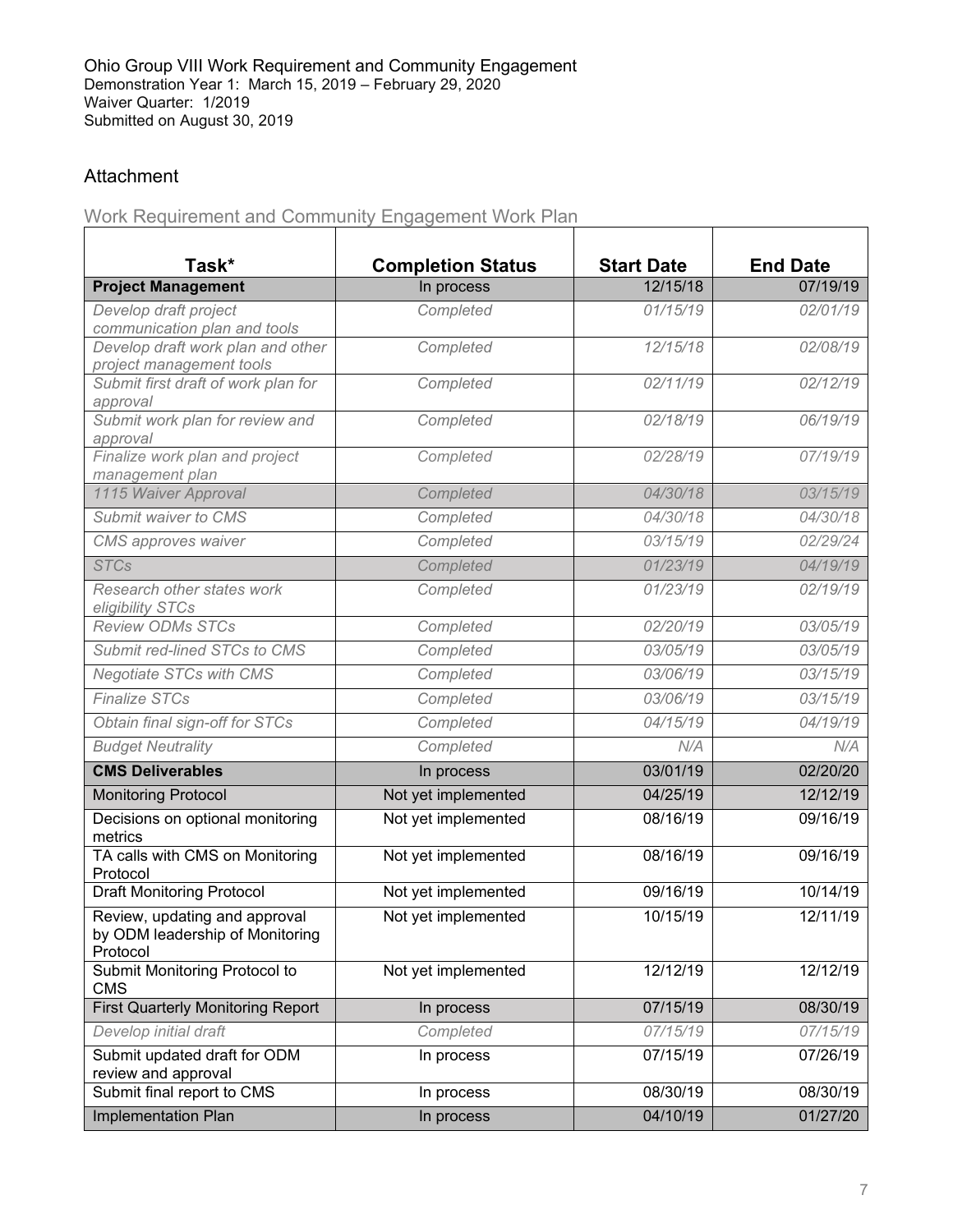| Task*                                                                                                      | <b>Completion Status</b> | <b>Start Date</b> | <b>End Date</b> |
|------------------------------------------------------------------------------------------------------------|--------------------------|-------------------|-----------------|
| Develop strategy/timeframe for<br>continuing Implementation Plan<br>discussion                             | Completed                | 06/06/19          | 06/28/19        |
| Develop Implementation Plan                                                                                | Completed                | 04/10/19          | 07/19/19        |
| ODM review of Implementation<br>Plan, partner review, finalize and<br>ODM approval                         | In process               | 07/22/19          | 10/11/19        |
| Submit Implementation Plan to<br><b>CMS</b>                                                                | Not yet implemented      | 10/11/19          | 10/11/19        |
| <b>Update Implementation Plan</b><br>based on CMS feedback                                                 | Not yet implemented      | 11/11/19          | 12/13/19        |
| Implementation Plan approved                                                                               | Not yet implemented      | 01/06/20          | 01/27/20        |
| <b>Evaluation Design</b>                                                                                   | In process               | 03/01/19          | 02/20/20        |
| Contract with independent<br>evaluator                                                                     | Completed                | 03/01/19          | 05/31/19        |
| Mercer to draft background<br>section of the Evaluation Design                                             | Completed                | 04/25/19          | 06/07/19        |
| <b>Review of initial Evaluation</b><br>Design                                                              | Completed                | 06/07/19          | 06/07/19        |
| ODM review of updated<br>Evaluation Design, finalize and<br>approve                                        | In process               | 08/02/19          | 08/29/19        |
| Submit Evaluation Design to<br><b>CMS</b>                                                                  | Not yet implemented      | 09/09/19          | 09/09/19        |
| Receive CMS feedback on<br><b>Evaluation Design</b>                                                        | Not yet implemented      | 09/27/19          | 10/21/19        |
| <b>Resubmit updated Evaluation</b><br>Design to CMS                                                        | Not yet implemented      | 11/21/19          | 12/17/19        |
| CMS reviews and approves<br><b>Evaluation Design</b>                                                       | Not yet implemented      | 01/06/20          | 01/29/20        |
| ODM publishes the final<br>Evaluation Design on state<br>website                                           | Not yet implemented      | 02/10/20          | 02/20/20        |
| <b>Program Design</b>                                                                                      | In process               | 01/15/19          | 09/13/19        |
| <b>Workflows</b>                                                                                           | In process               | 01/15/19          | 09/13/19        |
| Develop workflows for eligibility<br>determination and renewal for<br>Group VIII individuals               | Completed                | 01/15/19          | 03/05/19        |
| Conduct quality check to ensure<br>workflows are as consistent as<br>possible with SNAP/ABAWD<br>workflows | Completed                | 04/01/19          | 04/15/19        |
| Finalize first draft of workflows                                                                          | Completed                | 04/16/19          | 04/29/19        |
| Update workflows based on<br>system requirements and design<br>sessions                                    | Not yet implemented      | 07/17/19          | 11/15/19        |
| Finalize eligibility workflows                                                                             | Not yet implemented      | 12/12/19          | 12/12/19        |
| Systems                                                                                                    | In process               | 07/01/18          | 02/02/21        |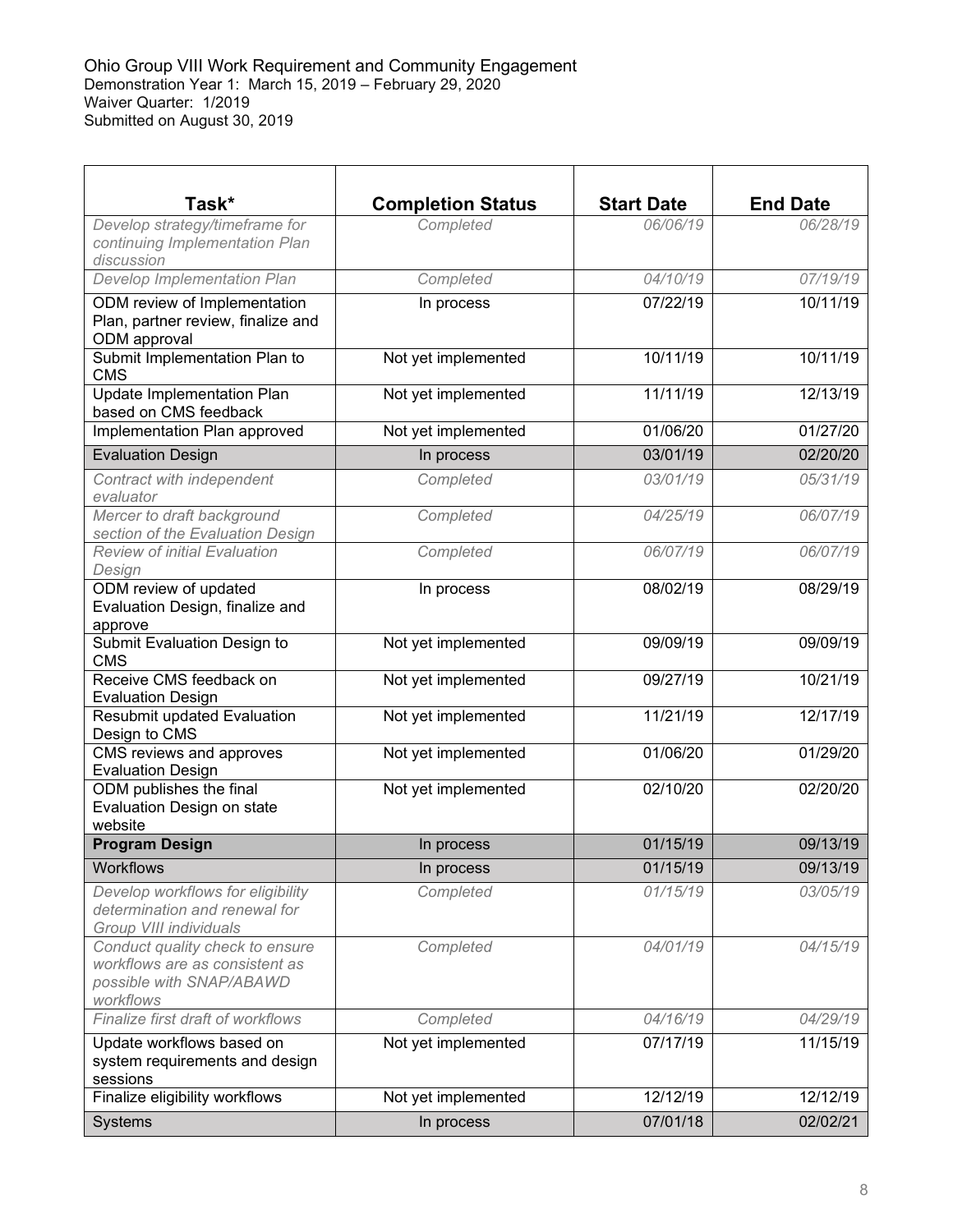| Task*                                                                                                      | <b>Completion Status</b> | <b>Start Date</b> | <b>End Date</b> |
|------------------------------------------------------------------------------------------------------------|--------------------------|-------------------|-----------------|
| -Initiation Phase                                                                                          | Completed                | 07/01/18          | 03/20/19        |
| -Planning Phase                                                                                            | Completed                | 03/25/19          | 07/25/19        |
| -Analysis Phase                                                                                            | Not yet implemented      | <b>TBD</b>        | <b>TBD</b>      |
| -Design Phase                                                                                              | Not yet implemented      | <b>TBD</b>        | <b>TBD</b>      |
| -Development Phase                                                                                         | Not yet implemented      | <b>TBD</b>        | <b>TBD</b>      |
| -System Testing                                                                                            | Not yet implemented      | <b>TBD</b>        | <b>TBD</b>      |
| <b>Ohio Benefits</b>                                                                                       |                          |                   |                 |
| -Requirements Phase                                                                                        | In Progress              | 6/17/19           | 8/15/19         |
| -Design Phase                                                                                              | Not yet implemented      | <b>TBD</b>        | <b>TBD</b>      |
| -Development Phase                                                                                         | Not yet implemented      | <b>TBD</b>        | <b>TBD</b>      |
| -System Testing                                                                                            | Not yet implemented      | <b>TBD</b>        | <b>TBD</b>      |
| -User Acceptance Testing                                                                                   | Not yet implemented      | <b>TBD</b>        | <b>TBD</b>      |
| -Go/No Go Decision                                                                                         | Not yet implemented      | <b>TBD</b>        | <b>TBD</b>      |
| <b>MITS</b>                                                                                                | Not yet implemented      | <b>TBD</b>        | <b>TBD</b>      |
| Enterprise Data Warehouse                                                                                  | Not yet implemented      | <b>TBD</b>        | <b>TBD</b>      |
| Ohio Means Jobs                                                                                            | Not yet implemented      | <b>TBD</b>        | <b>TBD</b>      |
| Interactive Voice Response                                                                                 | Not yet implemented      | <b>TBD</b>        | <b>TBD</b>      |
| <b>Policies and Procedures</b>                                                                             | Not yet implemented      | 06/01/20          | 10/30/20        |
| Develop and finalize ODM<br>Policies and Procedures (P&P)<br>and other documents (as needed)               | Not yet implemented      | 06/01/20          | 10/30/20        |
| Develop and finalize other<br>Agency P&Ps and other<br>documents (as needed)                               | Not yet implemented      | 06/01/20          | 10/30/20        |
| Ohio Administrative Code (OAC)<br>Changes                                                                  | Not yet implemented      | 01/01/20          | 12/11/20        |
| Pre-Clearance                                                                                              | Not yet implemented      | 01/01/20          | 04/02/20        |
| Draft proposed rules                                                                                       | Not yet implemented      | 02/19/20          | 03/10/20        |
| Share draft rules with<br>stakeholders and revise based on<br>feedback                                     | Not yet implemented      | 03/13/20          | 04/02/20        |
| Draft additional documents for<br>clearance process (e.g.,<br>executive summary, fiscal<br>analysis, etc.) | Not yet implemented      | 03/01/20          | 03/23/20        |
| Determine whether the proposed<br>rule will be reviewed through<br>"CSIO" or general "clearance."          | Not yet implemented      | 03/01/20          | 03/23/20        |
| Finish pre-clearance process                                                                               | Not yet implemented      | 03/24/20          | 04/02/20        |
| Clearance                                                                                                  | Not yet implemented      | 04/06/20          | 06/05/20        |
| <b>Common Sense Initiative Office</b><br>(CSIO)                                                            | Not yet implemented      | 04/01/20          | 09/08/20        |
| Route rule package for internal<br>signature                                                               | Not yet implemented      | 04/01/20          | 04/21/20        |